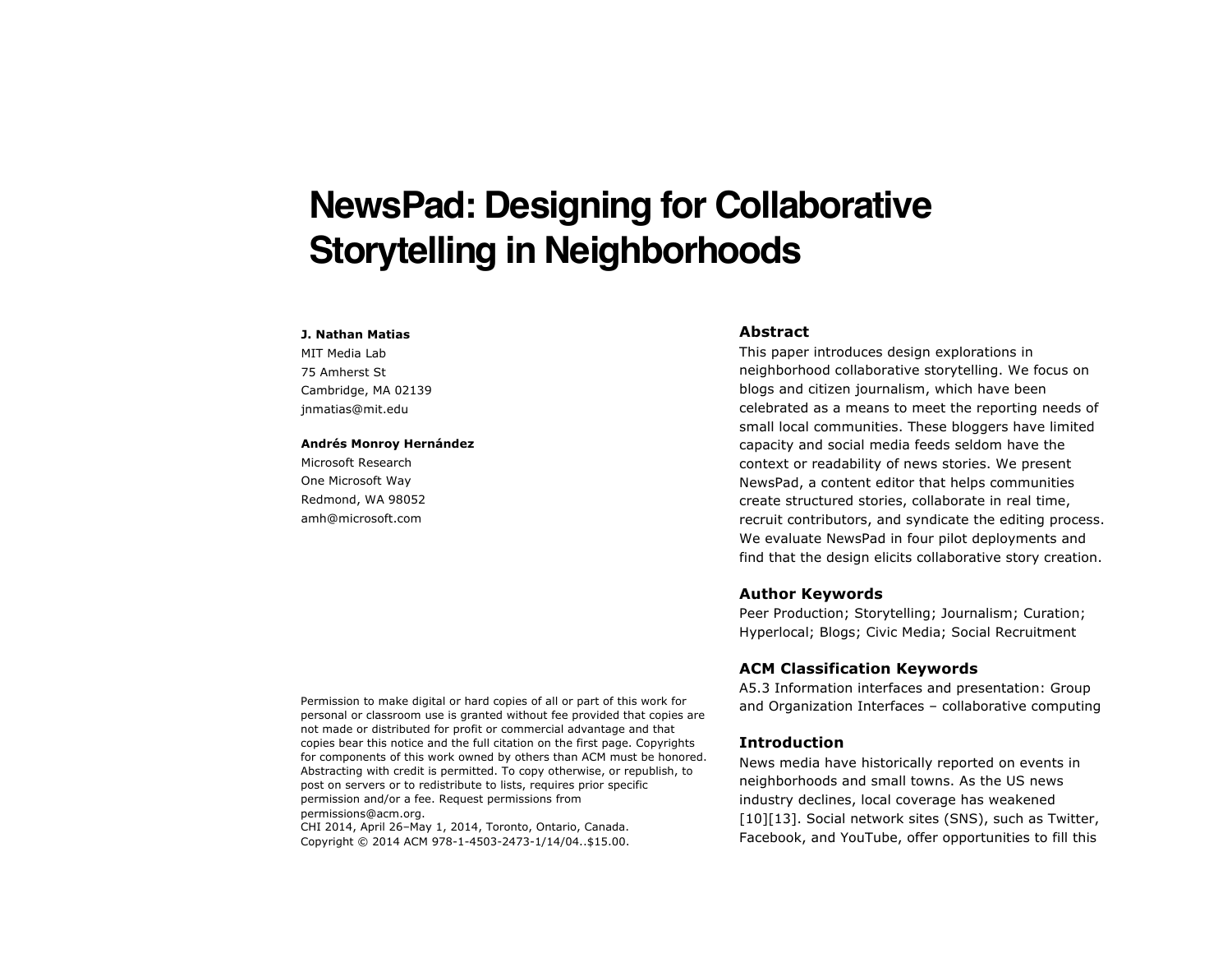gap by allowing anyone to act as a journalist [5]. Citizen reports tend to be status updates, images, and videos spread across disparate SNS; they are often published as business reviews [2] and time-based feeds [4] rather than structured stories that fulfill the role of journalism to inform communities.

When neighborhoods do have community curators (e.g., neighborhood bloggers), they work largely following the model of traditional news media. Although rarely a full-time job, the work of a single blogger involves composing labor-intensive posts, even if other community members might also be sharing media on SNS. Many neighborhoods do not even have a single blogger.

In this paper, we present a survey of existing literature and commercial technologies. We introduce a system called NewsPad to address needs in community reporting. We informally evaluate NewsPad in four reallife pilot deployments in neighborhoods and other small communities.

### **Background**

For decades, researchers have developed systems to address the *information needs of neighborhoods*. As early as 1974, Community Memory served as a digital bulletin board in Berkley [11]. Similarly, in 1994 the Blacksburg Electronic Village was designed for residents of a small town in Virginia, with a system that let people edit documents collaboratively [3]. In 2004, i-Neighbors was developed to support discussions about community issues [6]. Recent systems like Whooly create automated feeds of local information [8].

Articles often include contributions from multiple sources, traditionally collected by a journalist. SNS curation systems like Storify retain this single-curator model [4]. Peer-production communities have developed collaborative sourcing practices. For example, Wikipedians often add markings like "[citation needed]" to invite others to contribute references. Newspapers have also experimented with *social recruitment* techniques by sending geolocated requests for photos to freelance journalists [14].

Research on collaborative writing emphasizes the value of using content structure to simplify the act of contribution. For example, Wikipedia's article *structure* makes it easier for people to read and contribute to than less structured alternatives [7].

# **NewsPad: Collaborative Storytelling System**

Motivated by observations of existing systems, we developed NewsPad, a content editor for cooperative community storytelling that enables anyone to create a story by helping him or her to write a compelling headline, provide a basic story structure, and share it with their community (see Figure 1).



**Figure 1.** The lifespan of a NewsPad story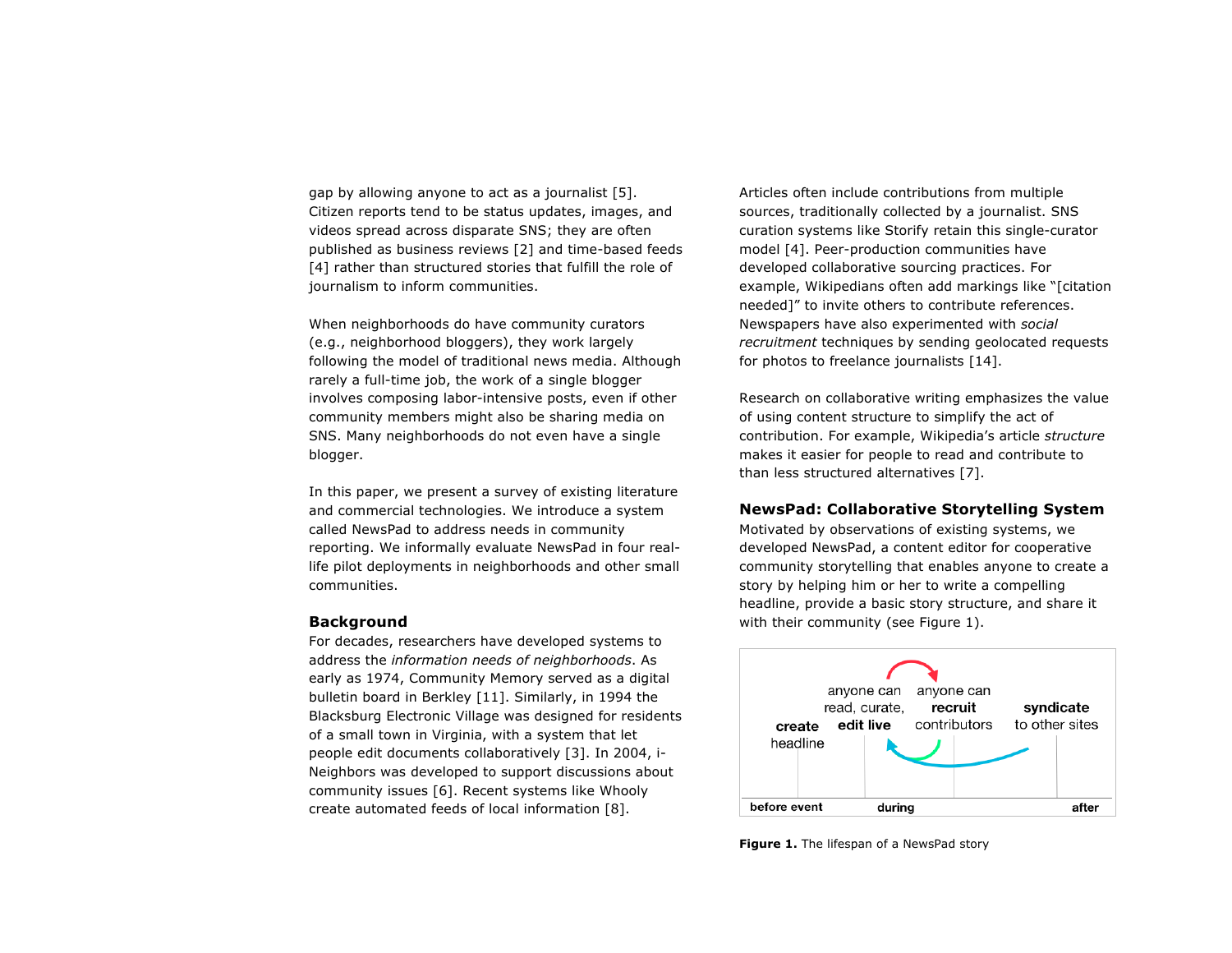NewsPad allows multiple readers to edit sections in real time, adding commentary and curating media. People can also leave improvement requests on the story and recruit others to help in specific ways. Stories can be embedded in to third party sites and updated in real time. NewsPad stories can be shared on websites that already function as communication hubs for a community, broadening the pool of readers and potential contributors.

The NewsPad server, written in NodeJS, uses ShareJS to serve stories and synchronize edits across clients. The client application uses Backbone.js and runs on desktop and mobile browsers.

*Establishing Purpose with Structured Stories* Stories have a headline and a series of sections, each with a heading, embedded media, and accompanying text. Users are guided to create compelling story structures that easily accept contributions from readers. After creators name the event or topic, NewsPad automatically generates compelling headline suggestions. Headlines are based on industry studies that show what titles are most likely to attract attention [12]. A "Zombie Walk" event received the headline suggestions "5 things You Missed at the Zombie Walk" and "Everything You Need to Know About the Zombie Walk." Creators can edit a suggested headline or write their own.

Within each story, headings give each section a purpose that multiple contributors can understand and improve upon. The embedded media area offers space for content curation of photos, video, and microblog content. The text element of a section offers space for the context, commentary, and narrative that make the article a story rather than a feed. All stories have an attribution section where contributors can accept public acknowledgement for their involvement.

*Sharing Effort with Real-time Collaborative Editing* NewsPad supports real-time collaborative editing within stories. Any reader can make changes that are propagated to all other readers and editors: editing text, adding sections, or reverting to a previous section from the editing history.

To curate content from elsewhere, users click an "embed media" button and insert the URL of a page containing a video, photo, audio, or microblog content. Some versions embed a Twitter stream to support content curation.

*Improving Stories with Social Recruitment* Readers of NewsPad stories can make *offers to help* and add *improvement requests* to specific parts of a story. Users can add requests to any section of the story, entering their name, a recipient, a specific request, and the topic. People who offered to help are listed as suggested recipients. Requests can also be sent to specific people on Twitter. All requests have a unique link and are added to the story for readers to respond or forward to others.

When recipients click the link, they are asked to make an improvement. Those who accept the request are directed to the specific section that needs improvement. Requests for improvement are dismissed upon completion. A count of outstanding requests is shown to every reader as an invitation to help.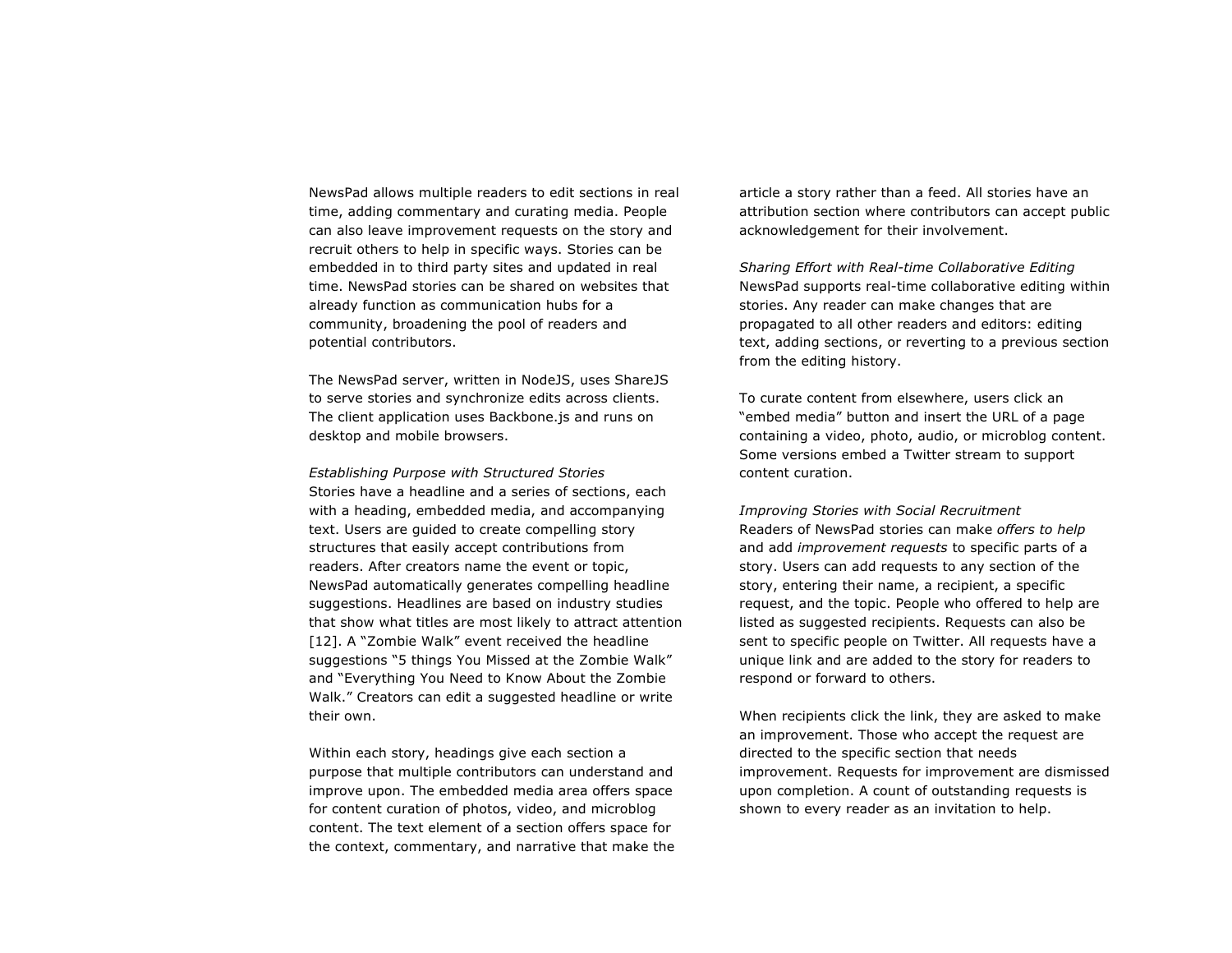*Reaching Communities with Real-time Syndication* When NewsPad stories are embedded into third-party websites, they retain full functionality for real-time updates, editing, and social recruitment. Real-time syndication has been tested with Drupal, WordPress, and Tumblr.

# **Pilot Deployments**

We evaluated these design ideas for storytelling in neighborhoods with four pilot deployments, starting with a Wizard-of-Oz prototype. Lessons from each test were incorporated into the NewsPad system.

*Social Recruitment at the Capitol Hill Garage Sale* To test the viability of social recruitment before designing NewsPad, we attended a garage sale in Seattle neighborhood. Three researchers at the event gave people cards requesting email contributions. One researcher searched for the garage sale on Twitter and asked users to submit media. Contributions were added to a garage sale story website.

No one sent a response to the cards. When we asked neighborhood Twitter accounts to submit content, all of them submitted material. Our story with eight sections combined submitted content with photos curated from social media. When we tweeted the post, a community



**Figure 2.** NewsPad Edit View (left), and improvement request (right)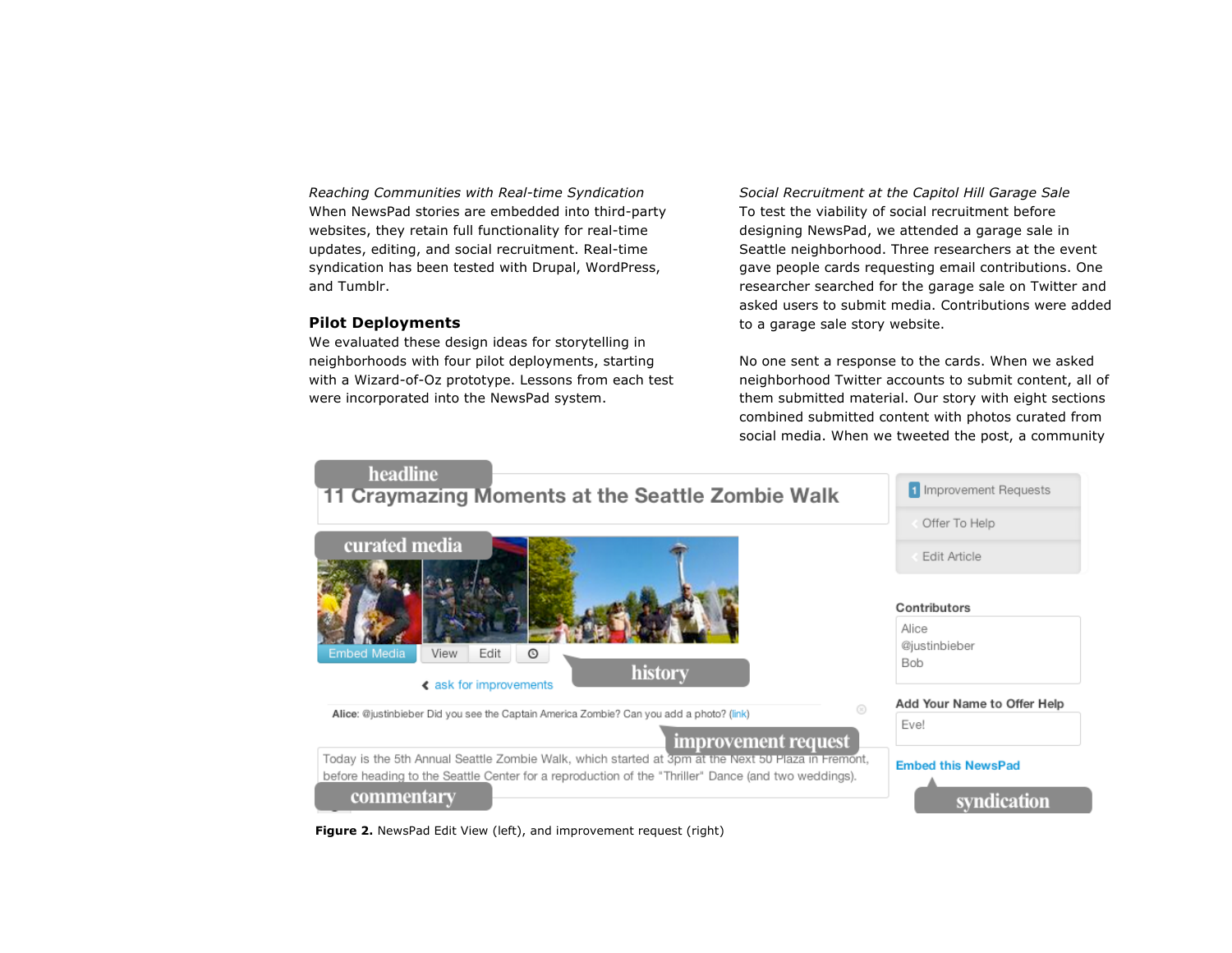blogger took a screenshot of it, embedded it into his post, and linked to the new post.

This test gave us confidence that electronic social recruitment was a fruitful approach and that curation could be combined with recruitment. The syndication of our content into a community blog inspired our focus on syndication.

*Structured Stories and Real-time Collaborative Editing at a Journalism Conference* We tested the first NewsPad prototype at a conference talk with thirteen speakers in 90 minutes. This prototype supported real-time collaboration, structured stories, and media curation. Each talk was given a section in the NewsPad story in advance. We posited that, given some initial structure, a good story could be created by multiple people.

Contributors were recruited by (a) asking audience members in person, (b) making an appeal on Twitter, and (c) asking specific Twitter accounts to help. All three strategies yielded contributions. The organizers of the event shared our recruitment tweet, and we observed simultaneous edits in multiple parts of the document. At least five contributors added slide decks, photos, and screenshots of software, as well as notes from each talk. The story was later syndicated to the event hosting organization's blog.

During this test, we discovered needs for attribution, history, a read-only view, and section-specific requests. Attribution shows who to thank and ask to help. History allows for the recovery of previous versions of the stories. A read-only view protects the stories from

being accidentally deleted. Section-specific requests allow respondents to find where to contribute.

# *Content Curation at a Zombie Walk*

We tested curation from social media at a community Zombie Walk. Participants posted photos and videos to a hashtag on Twitter, a stream that we embedded into the NewsPad editor.

The resulting NewsPad story was mostly comprised of microblog content curated by a researcher during the event. Unlike the conference, where attendees were willing to contribute to a shared story, Zombie Walk participants did not stop during the event to add media to the NewsPad story. By the time people received our tweets, they had moved on. Most photos and videos appeared online several days after the event, and the story grew over days rather than minutes, with potential media continuously aggregated to the editor's hashtag stream.

*Real-time Syndication at a Design Expo*

To test real-time syndication in NewsPad, we reported on short presentations at a design expo. The story was embedded into a Drupal and a Tumblr blog with relevant audiences. Changes instantly propagated to these sites. Readers could click a button to edit the article. After the expo ended, we exported a static version of the story to the two blogs.

Real-time syndication brought several new participants into the editing process and enabled new pathways for the story to be heard. The nine-section story was noticed by the editor of a US-wide broadcaster that sometimes syndicates content from one of the blogs